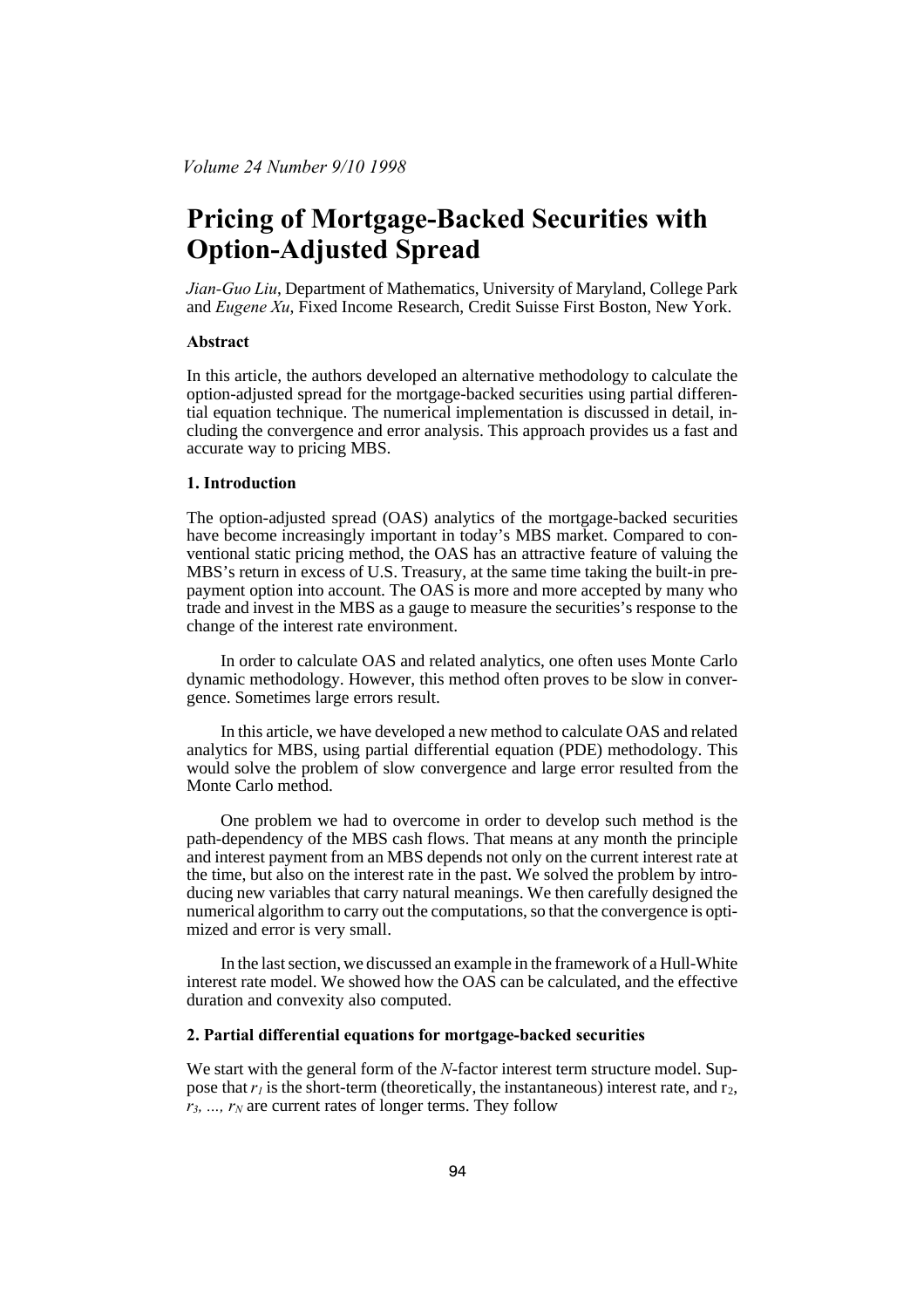$$
dr_i(t) = \alpha_i(t, r_1(t), \dots, r_N(t)) dt + \sum_{j=1}^N \sigma_{ij}(t, r_1(t), \dots, r_N(t)) dz_j(t),
$$
  
(i = 1, 2, ..., n) (1)

where  $z_j(t)$ 's are canonical Wiener processes with covariant coefficients

$$
\alpha_{kl} = \frac{\text{cov}(dz_k, dz_l)}{|dz_k||dz_l|}
$$
 (2)

Suppose that at a given time *t*,  $r_i(t) = r_i$ , and  $\Theta(t, T, r_1, ..., r_N)$  is the price of the default-riskless zero-coupon bond which matures at *T* and pays \$1 at the maturity. In this article we will call such bonds zero-coupon we have

$$
d\Theta = \frac{\partial \Theta}{\partial t} dt + \sum_{i=1}^{N} \frac{\partial \Theta}{\partial r_i} dr^i + \frac{1}{2} \sum_{i,j=1}^{N} \frac{\partial^2 \Theta}{\partial r_i \partial r_j} dr_i dr_j = \left(\frac{\partial \Theta}{\partial t} + \mathcal{L}\Theta\right) dt
$$
  
+ 
$$
\sum_{i,j=1}^{N} \sigma_{ij} \frac{\partial \Theta}{\partial r_i} dz_j,
$$
 (3)

where the differential operator

$$
\mathcal{L} = \frac{1}{2} \sum_{i,j=1}^{N} \eta_{ij} \frac{\partial^2}{\partial r_i \partial r_j} + \sum_{i=1}^{N} \alpha_i \frac{\partial}{\partial r_i}.
$$
 (4)

and

$$
\eta_{ij} = \sum_{k,l=1}^{N} \sigma_{ik} \sigma_{jl} \alpha_{kl} .
$$
 (5)

The operator  $\mathcal L$  is elliptic, but it has degeneracy when  $r_i = 0$ .

Assume that the market price of risk on change of  $r_j$  is  $\lambda_j(t, r_1, ..., r_N)$ . We have the following equation for zero-coupon treasuries.

$$
\frac{\partial \Theta}{\partial t} + \mathcal{L}\Theta - \sum_{i,j=1}^{N} \lambda_{ij} \sigma_{ij} \frac{\partial \Theta}{\partial r_i} - r_i \Theta = 0
$$
 (6)

with the terminal condition

$$
\Theta(T, T, r_i, \ldots, r_N) = 1,
$$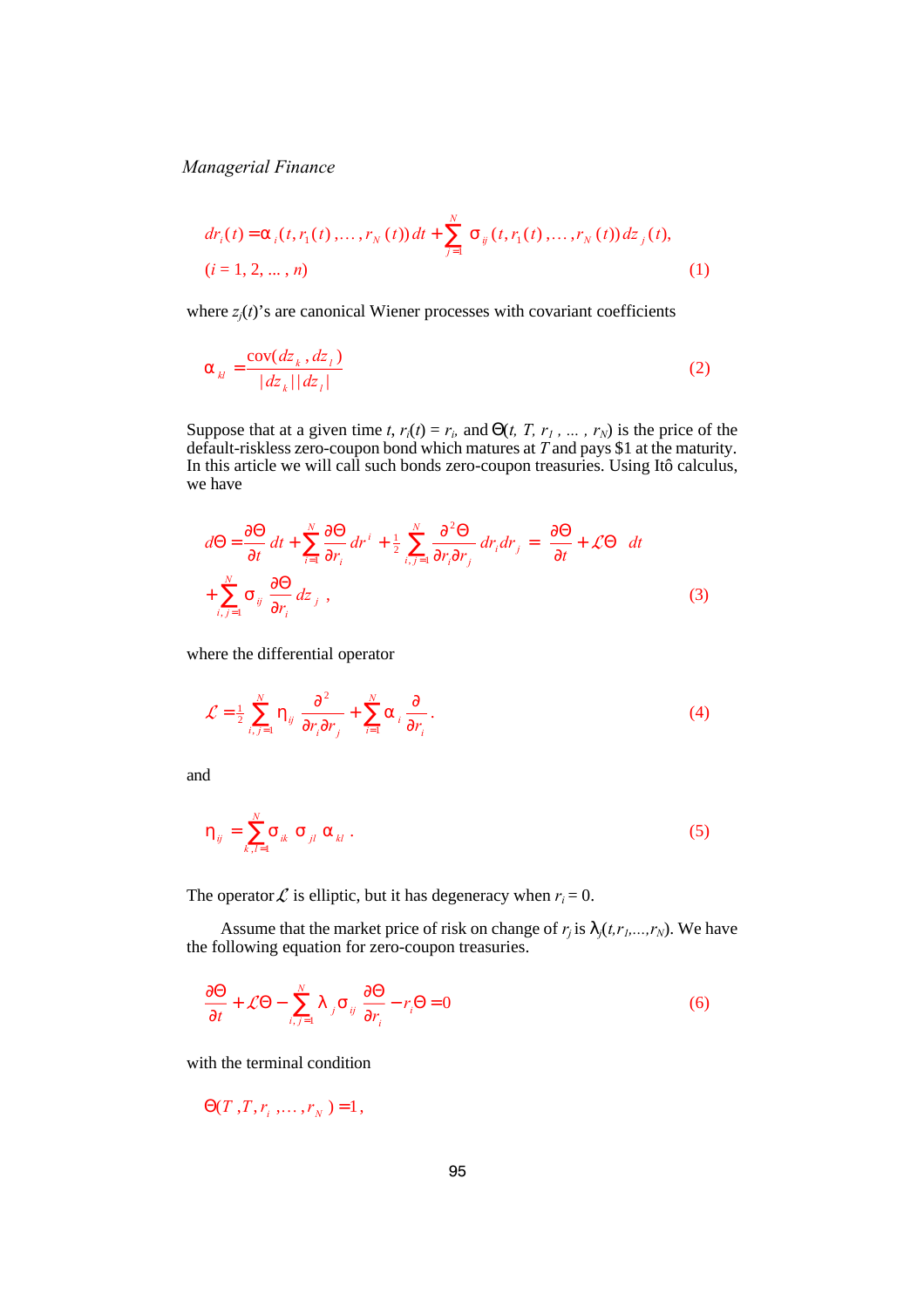Consider a mortgage-backed security which is supported by a pool which matures at time T. Let c be the coupon rate, w the WAC, and  $\delta$  the (actual) delay of the coupon distribution. We denote

$$
\hat{\Theta} = \Theta(t, t + \delta, r_1, \dots, r_N), \tag{7}
$$

the discount factor for treasury at time t of a term  $\delta$ . We further assume that during the period from t and t+dt, the underlying pool generate a cash-flow  $F(t,r_1,...,r_N)$  $\rho_1,...,\rho_p$ , where  $\rho_1,...,\rho_p$  are status variable other than the interest rates  $r_1,...,r_N$ . These status variables cover a broad category of parameters which affect the pricing of mortgage-backed securities, such as the pool factor, the prepayment speed, and sometimes the lagged yield for a long term treasury usually used to determine the cost of mortgage loans, etc. They follow (or can be approximated by) hidden Markov processes in the following manner.

$$
d\mathbf{p}_{k}(t) = \gamma_{k}(t, r_{1}(t), \dots, r_{N}(t) \mathbf{p}_{1}(t), \dots, \mathbf{p}_{N}(t))dt, (k = 1, \dots, p).
$$
 (8)

For the sake of simplicity, we will restrict our discussion to the pass-throughs and strips, although more complicated collaterals can be discussed with similar methods. We also assume that the instruments in our discussion are supported by a single pool of mortgage. The discussion can be applied to multiple pool supported instruments either by aggregating the pools or to introduce more status variables.

Suppose that  $P(t, T, r_1, \ldots, r_N, \rho_1, \ldots, \rho_p)$  is the price for the mortgage-backed security. Using Feynman-Kac path integral, we have

$$
P(t, T, r_1, \dots, r_N, \rho_1, \dots, \rho_p) = \text{Expt}
$$
  
\n
$$
\left[ \int_t^T e^{-a(s-t)} \Theta(t, s, r_1(s), \dots, r_N(s)) \times F(s, r_1(s), \dots, r_N(s) \rho_1(s), \dots, \rho_p(s)) ds \right],
$$
\n(9)

where  $\alpha$  is the option adjusted spread, and the expectation is taken with the market condition at time t when  $r_l(t) = r_l$ , ...,  $r_N(t) = r_N$  and  $\rho_l(t) = \rho_l$ , ...,  $\rho_p(t) = \rho_p$ .

Using Itô calculus, one gets

$$
dP = \frac{\partial P}{\partial t} dt + \sum_{i=1}^{N} \frac{\partial P}{\partial r_i} dr_i + \frac{1}{2} \sum_{i,j=1}^{N} \frac{\partial^2 P}{\partial r_i \partial r_j} dr_i dr_j +
$$
  

$$
\sum_{k=1}^{p} \frac{\partial P}{\partial \rho_k} dp_k = \left[ \frac{\partial P}{\partial t} + \mathcal{L}P + \sum_{k=1}^{p} \gamma_k \frac{\partial P}{\partial \rho_k} \right] dt + \sum_{i,j=1}^{N} \sigma_{ij} \frac{\partial P}{\partial r_i} dz_j.
$$
 (10)

Consider a portfolio consisting of one share of mortgage-backed security and  $v_i$  shares of zero-coupon treasury that matures at  $T_i$ ,  $(i=1,...,n)$ . Note that  $v_i$  may be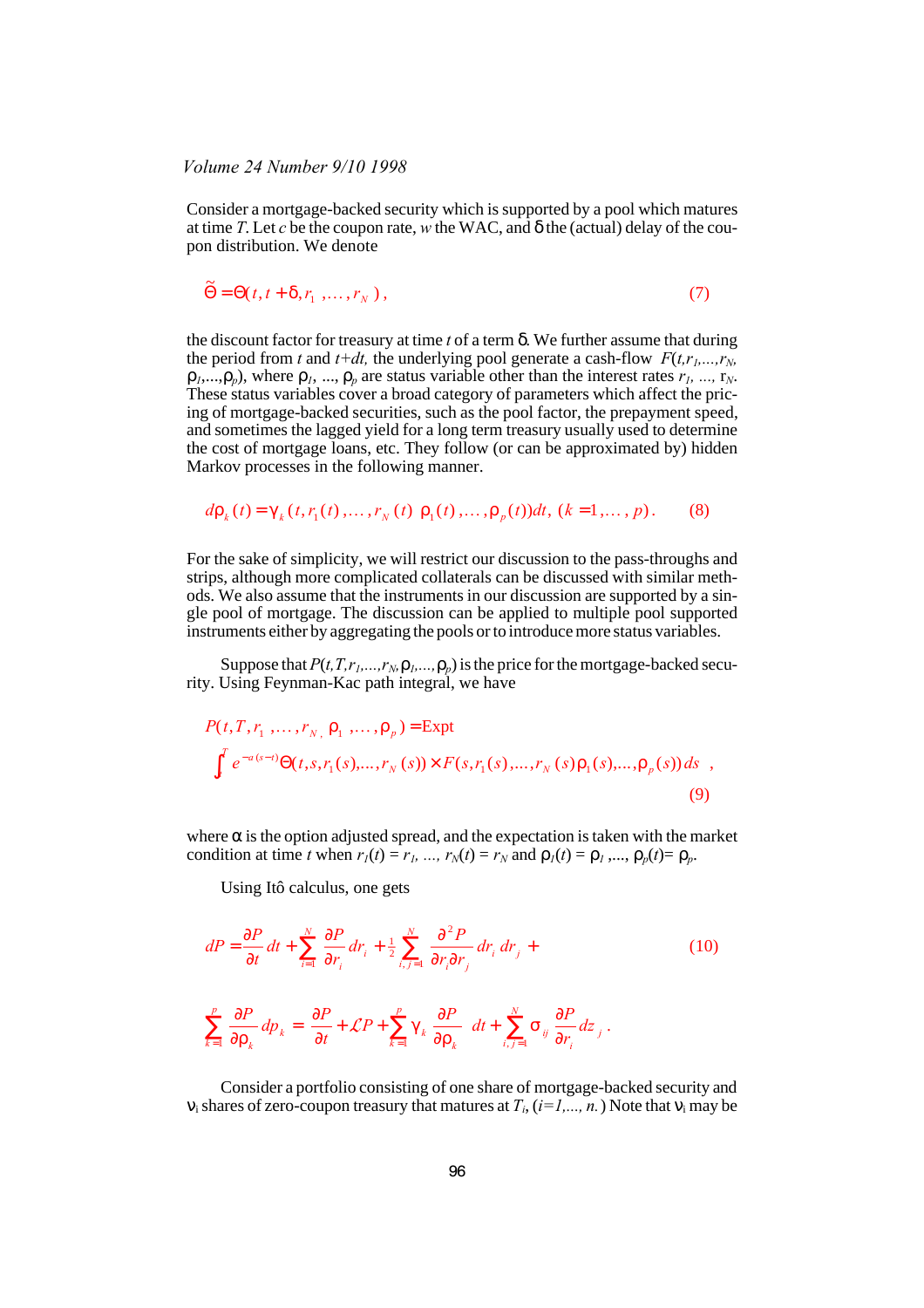negative, as we may take a short position. We use  $\Theta_i$  to denote  $\Theta(t, T_i, r_1, \ldots, r_N)$ . Then by  $(3)$ ,

$$
d\Theta_i = \left(\frac{\partial \Theta_i}{\partial t} + \mathcal{L}\Theta_i\right)dt + \sum_{k,j=1}^N \sigma_{kj}\frac{\partial \Theta_i}{\partial r_k}dz_j.
$$
 (11)

During the time period from  $t$  to  $t+dt$ , the change of value of the portfolio is  $dP - \sum_{i=1}^{N} \nu_i d\Theta_i$ , and the portfolio generated an income of  $F(t, r_1, \ldots, r_N, \rho_1, \ldots, \rho_p) dt$ . Thus at the end of the period, the portfolio worths

$$
d(P + \sum_{i=1}^{N} \mathbf{v}_{i} \Theta_{i}) + F \widetilde{\Theta} dt
$$
\n
$$
= \left[ \frac{\partial P}{\partial t} + \mathcal{L}P + \sum_{k=1}^{p} \gamma_{k} \frac{\partial P}{\partial \rho_{k}} + \sum_{i=1}^{N} \mathbf{v}_{i} \left( \frac{\partial \Theta_{i}}{\partial t} + \mathcal{L} \Theta_{i} \right) + F \widetilde{\Theta} \right] dt +
$$
\n
$$
\sum_{k,j=1}^{N} \sigma_{kj} \frac{\partial (P + \sum_{i=1}^{N} \mathbf{v}_{i} \Theta_{i})}{\partial r_{k}} dz_{j} .
$$
\n(12)

Choose  $V_1$ , ...,  $V_N$  so that at time *t*,

$$
\sum_{i=1}^{N} \frac{\partial \Theta_i}{\partial r_k} \mathbf{v}_i = -\frac{\partial P}{\partial r_k}, \qquad (k = 1, \dots, N). \tag{13}
$$

Then the portfolio becomes interest-risk-neutral during the period from  $t$  to  $t+dt$ . Note that the interest-risk-neutrality means that the present value of the portfolio would not be affected by the interest environment change during the short period. It does not imply, however, that the prepayment risk of the mortgage in the portfolio is neutralized. Such risk is not hedgible by the treasuries, although the interest rate indirectly plays a role in the prepayment. As the portfolio becomes interest-riskneutral, it should have a return of riskless short-term interest rate in the period from *t* to  $t+dt$ . In addition, the mortgage in the portfolio earns an extra option adjusted spread. (It is for this extra spread the investors are willing to take extra risk of "irrational behavior" of mortgage holders.) Thus

$$
\frac{\partial P}{\partial t} + \mathcal{L}P + \sum_{k=1}^p \gamma_k \frac{\partial P}{\partial \rho_k} \sum_{i=1}^N v_i \left( \frac{\partial \Theta_i}{\partial t} + \mathcal{L} \Theta_i \right) + F \widetilde{\Theta} = r_i \left( P + \sum_{i=1}^N v_i \Theta_i \right) + \alpha P.
$$

Using  $(6)$  and  $(13)$ , one has

$$
\frac{\partial P}{\partial t} + \mathcal{L}P - \sum_{i,j=1}^{N} \alpha_{j} \sigma_{ij} \frac{\partial P}{\partial r_{i}} + \sum_{k=1}^{p} \gamma_{k} \frac{\partial P}{\partial \rho_{k}} - (r_{1} + \alpha)P = -F\widetilde{\Theta}.
$$
 (14)

with terminal condition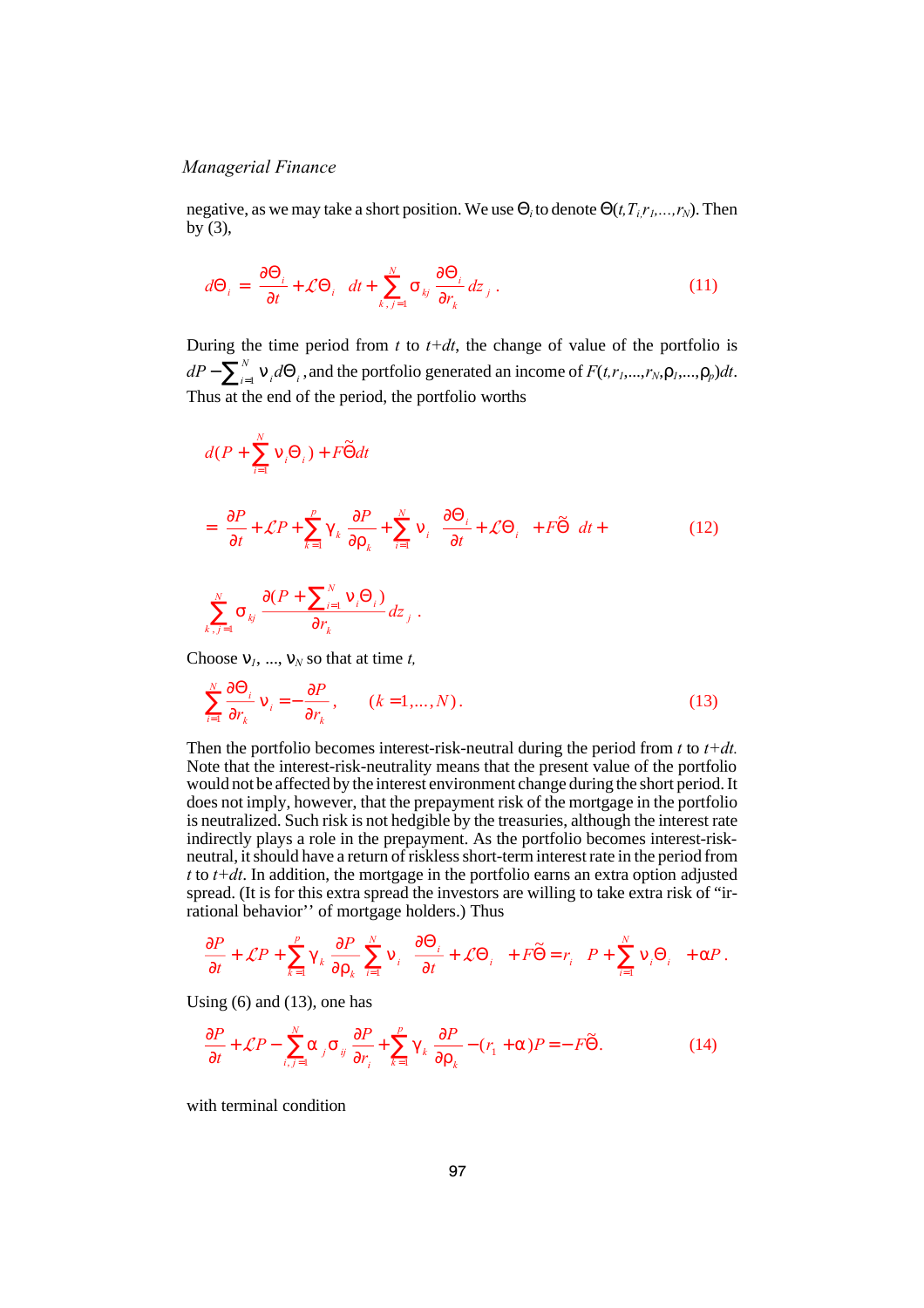$$
P(T, T, r_i, \dots, r_N, \rho_1, \dots, \rho_n) = 0,
$$
\n(15)

Naturally, we have that

$$
r_{\vec{l}\to\infty}^{\text{lim}} P(t, T, r_1, \dots, r_N, \rho_1, \dots, \rho_p) = 0, \tag{16}
$$

for any  $i=1, ..., N$ .

It is interesting to observe that although we used the zero-coupon treasuries to hedge the mortgage portfolio to get the equation (14), the values of the hedging bonds do not explicitly appear in the equation for the value of mortgage. This is a desirable and conceptually important point. Because we may use different sets of zero-coupon treasuries to hedge the mortgage, and we should get the same equation no matter what set of treasuries we choose to use.

Another interesting point to observe is that, comparing equation (6) and equation (14), one can see that the path dependency in the case of mortgage has been codified into the movement along the characteristic lines  $\rho_k = \rho_k(t)$ .

The status variables  $\rho_1, ..., \rho_p$ , usually contains the pool factor and the prepayment speed. Let f be the pool factor. Also, we denote g such that  $1-e^{-g\Delta t}$  is the single month mortality of the underlying pool. (Here  $\Delta t = \frac{1}{12}$  year.) This implies that 1-e<sup>g</sup> is the annual CPR. We have

$$
\frac{f(t+\Delta t)}{f(t)} = \frac{f_0(t+\Delta t)}{f_0(t)} e^{-g\Delta t}
$$

where

$$
f_0(t) = 1 - \frac{e^{wt} - 1}{e^{wt} - 1} = \frac{e^{wt} - e^{wt}}{e^{wt} - 1}
$$
\n(17)

is the amortization schedule factor, i.e., the pool factor under zero prepayment assumption. This results in the following stochastic process

$$
df = -\left(\frac{w}{e^{w(T-t)} - 1} + g\right) f dt. \tag{18}
$$

The single month mortality  $g$  follows a process specified in a prepayment model. In Section 4, we will give an example of such a process.

In the above equation,  $F$  is the cash flow velocity at time  $t$ , with interest rates  $r_1, ..., r_N$  and pool factor f. Denote  $F_P$  the cash flow from the principal and  $F_I$  the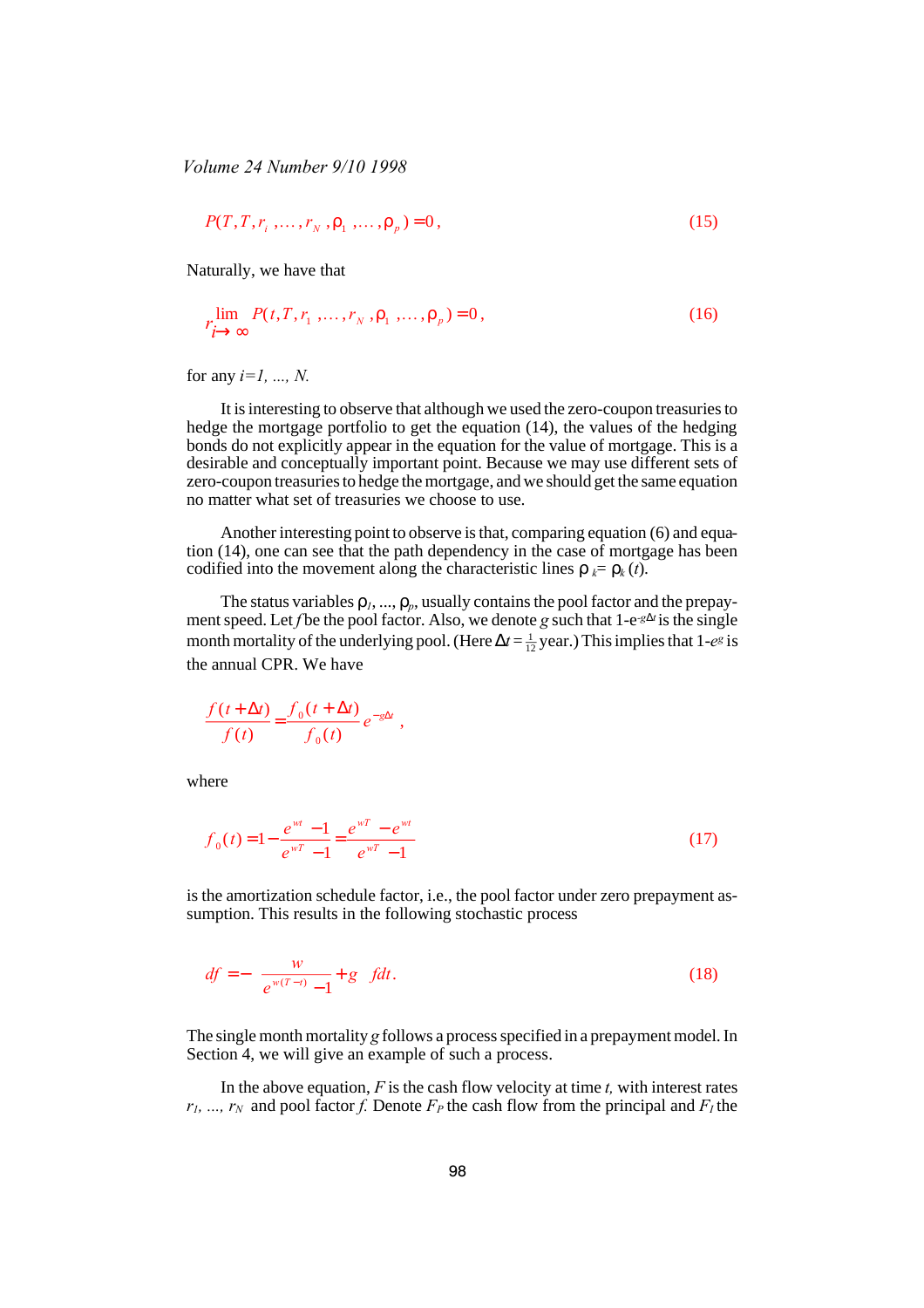cash flow from the interest. Suppose the pass-through has coupon rate  $c$ , then we have

$$
F_p = \left(\frac{w}{e^{w(T-t)} - 1} + g\right) f
$$
\n(19)

 $F_I = cf.$ 

For pass-throughs,  $F = F_p + F_l$ 

For POs  $F = F_p$ .

For IOs  $F = F_I$ 

Equation (14) can be called *the general equation for mortgage-backed securities*. In the following section, we will see that its coefficients must satisfy some conditions in order to guarantee its well-posedness. These conditions are in general satisfied by most econometric models used in the industry. In section 4, we will solve the equation for a particular case.

# **3. Discussion on Underline Mathematical Theory**}

We denote

$$
p_i = \alpha_i - \sum_{j=1}^N \lambda_j \sigma_{ij} - \frac{1}{2} \sum_{j=1}^N \frac{\partial \eta_{ij}}{\partial r_j}.
$$

Then  $(14)$  can be written as

$$
\frac{\partial P}{\partial t} + \frac{1}{2} \sum_{i,j=1}^{N} \frac{\partial}{\partial r_i} \left( \eta_{ij} \frac{\partial P}{\partial r_j} \right) + \sum_{i=1}^{N} p_i \frac{\partial P}{\partial r_i} + \sum_{k=1}^{P} \gamma_k \frac{\partial P}{\partial \rho_k} - (r_i + a) P = -F \widetilde{\Theta}.
$$
 (20)

with terminal condition

$$
P(T, T, r_i, \dots, r_N, \rho_1, \dots, \rho_p) \equiv 0
$$
\n(21)

and boundary condition

$$
r_{\vec{l}\to\infty}^{\text{lim}} P(T, T, r_1, \dots, r_N, \rho_1, \dots, \rho_p) \equiv 0, \qquad (22)
$$

Note that the diffusion coefficient  $\sigma_{ij}$  is degenerate when  $r_i = 0$ , i.e.,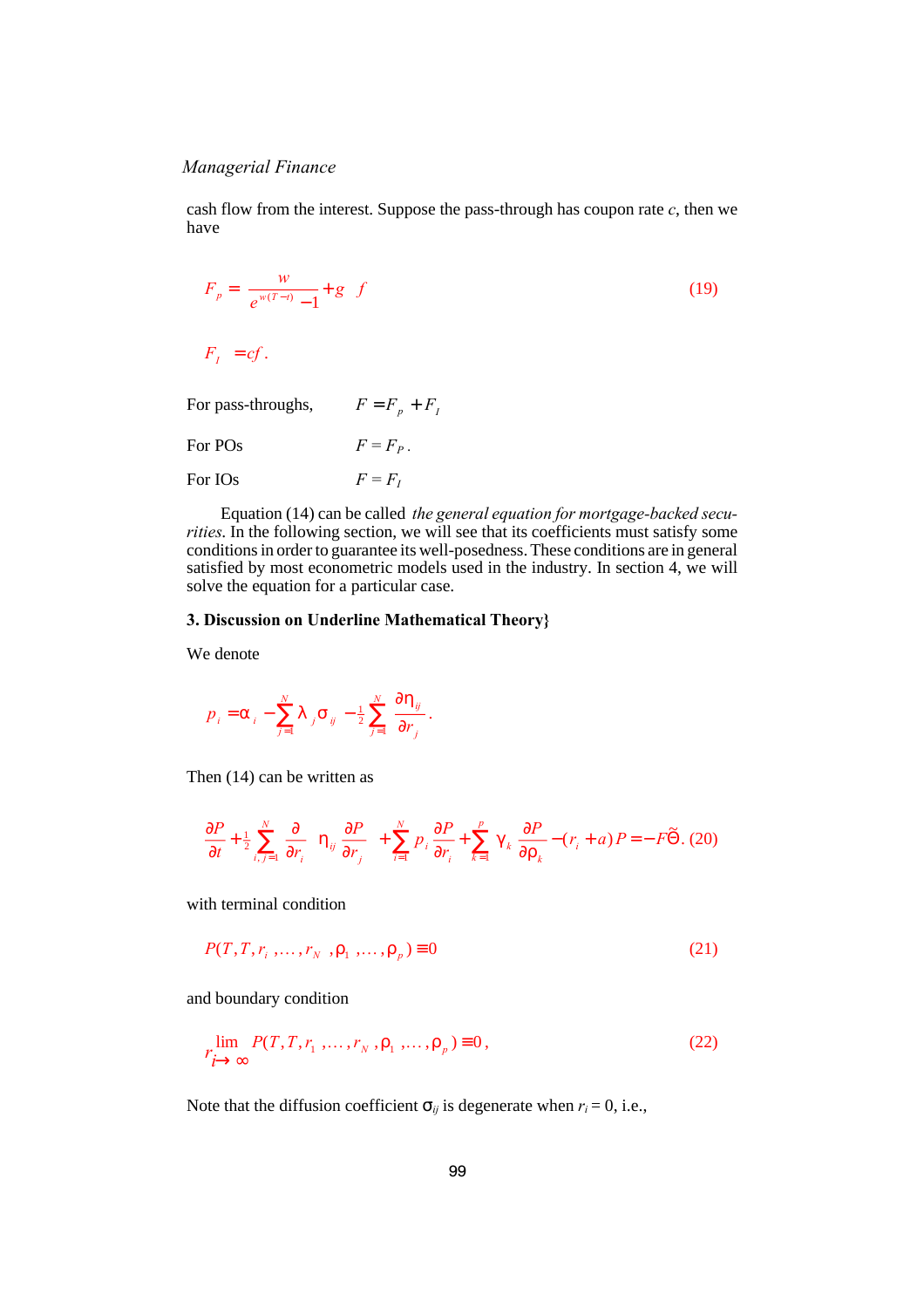$$
\sigma_{ij} \mid_{\vec{n}=0} = 0. \tag{23}
$$

This implies that

 $\eta_{ij}$  |  $_{r_i=0} = 0$ .

In order to have a unique solution to  $(20)$  with boundary condition  $(21)$  and (22) but no other additional condition for variables  $r_1$ , ...,  $r_N$ , we need the following conditions

$$
a_i \mid_{n=0} \ge \frac{1}{2} \lim_{r_i \to 0} \sum_{j=1}^N \frac{\partial \eta_{ij}}{\partial r_j}
$$

or equivalently

$$
a_{i} \mid_{n=0} \geq \frac{1}{2} \lim_{r_{i} \to 0} \sum_{j,k,l=1}^{N} a_{kl} \sigma_{jl} \frac{\partial \sigma_{ik}}{\partial r_{j}}.
$$
 (24)

Clearly, we have

$$
\eta_{ij} \mid_{r_i=0} \equiv 0, \ p_i \mid_{r_{i=0}} \geq 0.
$$

For state variables  $\rho_1, ..., \rho_p$ , we assume the following condition is always satisfied: For each *k*, the  $\rho_k$  varies in interval  $[a_k, b_k]$ ,  $(a_k \text{ may be } -\infty, b_k \text{ may be } \infty$ .) Furthermore,

$$
\gamma_k \mid_{\rho_k = a_k} \ge 0, \text{ or } \gamma_k \mid_{\rho_k = a_k} < 0, \quad P \mid_{\rho_k = a_k} = 0,
$$
\n
$$
\gamma_k \mid_{\rho_k = b_k} \le 0, \text{ or } \gamma_k \mid_{\rho_k = b_k} > 0, \quad P \mid_{\rho_k = b_k} = 0.
$$
\n
$$
(25)
$$

The coefficients  $\eta_{ij} p_i$  are assumed to be differentiable, and  $\gamma_k$  are assumed to piecewise differentiable. Suppose the coefficients  $\gamma_k$  is discontinuous, and the hypersur $face f(t, \vec{r}, \vec{\rho}) = 0$  is the front of discontinuity, we assume the following condition of "market nationality":

$$
(\vec{\mathbf{v}}_{+}.\vec{n})(\vec{\mathbf{v}}_{-}.\vec{n}) > 0 \tag{26}
$$

where  $\vec{n}$  is the normal vector at the hypersurface,  $\vec{v}_+$  and  $\vec{v}_-$  are the limit vectors of  $(1,\gamma_1,...,\gamma_p)$  at the surface from both sides.

The conditions  $(23)$ ,  $(25)$  and  $(26)$  are naturally posed. However, condition  $(24)$  may be violated in some circum stances as we use interest rate models such as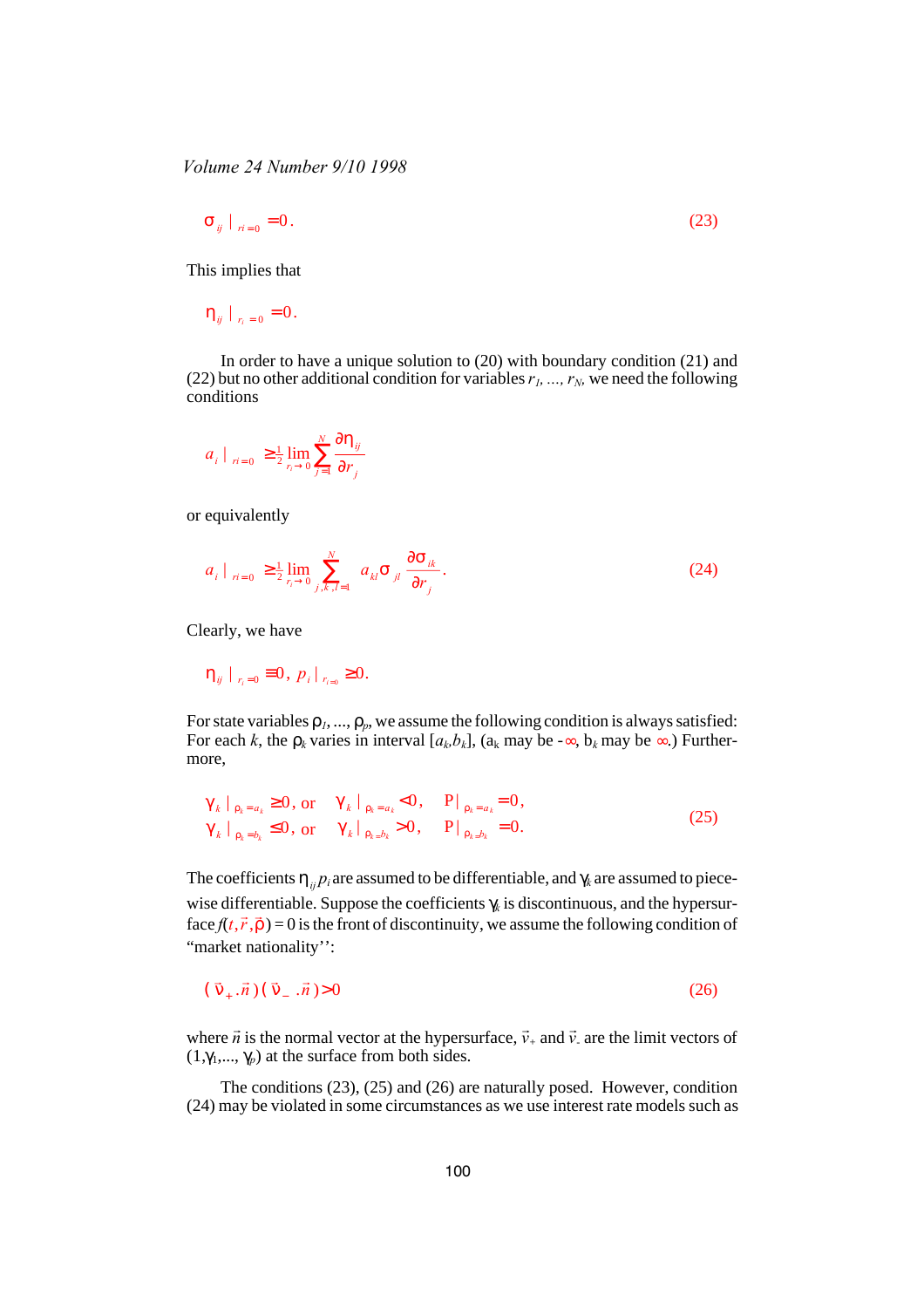Cox-Ingersoll-Ross model when interest rate yield curve are flat at a low level and volatility is very high. Nevertheless, if the model is one-factor CIR model, such circum stance will not affect the general outcome of our analysis. This was proved by Feller [F] for the case of absence of variables  $\rho_k$ . His proof can be easily extended to the case when  $\rho_k$ 's are in presence..

Without loss of generality, we assume that  $0 \le \rho_k \le 1$ , and there is no discontinuity in coefficients, since the "market rationality" condition will ensure the terms arise out of the existence of the front surface in the following equation would not affect our estimation.

We have the following energy estimates.

$$
-\frac{\partial}{\partial t}\int_{R_{+}^{N}}\int_{[0,1]^{p}} P^{2} dV_{\rho} dV_{r} + \sum_{i,j=1}^{N}\int_{R_{+}^{N}}\int_{[0,1]^{p}} \eta_{ij} \frac{\partial P}{\partial r_{j}} \frac{\partial P}{\partial r_{i}} dV_{\rho} dV_{r} +
$$
\n
$$
\sum_{i=1}^{N}\int_{R_{+}^{N}}\int_{[0,1]^{p}} \frac{\partial P_{i}}{\partial r_{i}} P^{2} dV_{\rho} dV_{r} + \sum_{k=1}^{p}\int_{R_{+}^{N}}\int_{[0,1]^{p}} \frac{\partial P}{\partial \rho_{k}} \gamma_{k} P^{2} d\nu_{\rho} dV_{r} +
$$
\n
$$
\int_{R_{+}^{N}}\int_{[0,1]^{p}} 2(r_{1} + a) P^{2} dV_{\rho} dV_{r} =
$$
\n
$$
2\int_{R_{+}^{N}}\int_{[0,1]^{p}} PF \widetilde{\Theta} dV_{\rho} dV_{r} - \sum_{i,j=1}^{N}\int_{R_{+}^{N-1}}\int_{[0,1]^{p}} (p_{i} P^{2}) |r_{i} = 0 dV_{\rho} d\widehat{V}_{r_{i}} -
$$
\n
$$
-\sum_{k=1}^{p}\int_{R_{+}^{N}}\int_{[0,1]^{p-1}} (\gamma_{k} P^{2}) |_{pk=0} d\widehat{V}_{pk} dV_{r}.
$$

Here we use the notation

$$
dV_{r} = dr_{1} dr_{2} ... dr_{N} ,
$$
  
\n
$$
dV_{p} = d\rho_{1} d\rho_{2} ... d\rho_{p} ,
$$
  
\n
$$
d\hat{V}_{ri} = dr_{1} ... dr_{i-1} dr_{i+1} ... dr_{N} ,
$$
  
\n
$$
d\hat{V}_{pk} = d_{\rho_{1}} ... d\rho_{k-1} d\rho_{k+1} ... d\rho_{p} .
$$

Assume that

$$
|\frac{\partial p_i}{\partial r_i}| + \frac{\partial \gamma_j}{\partial \rho_j}| \leq C, \qquad |\widetilde{\Theta}| \leq C.
$$

Then we have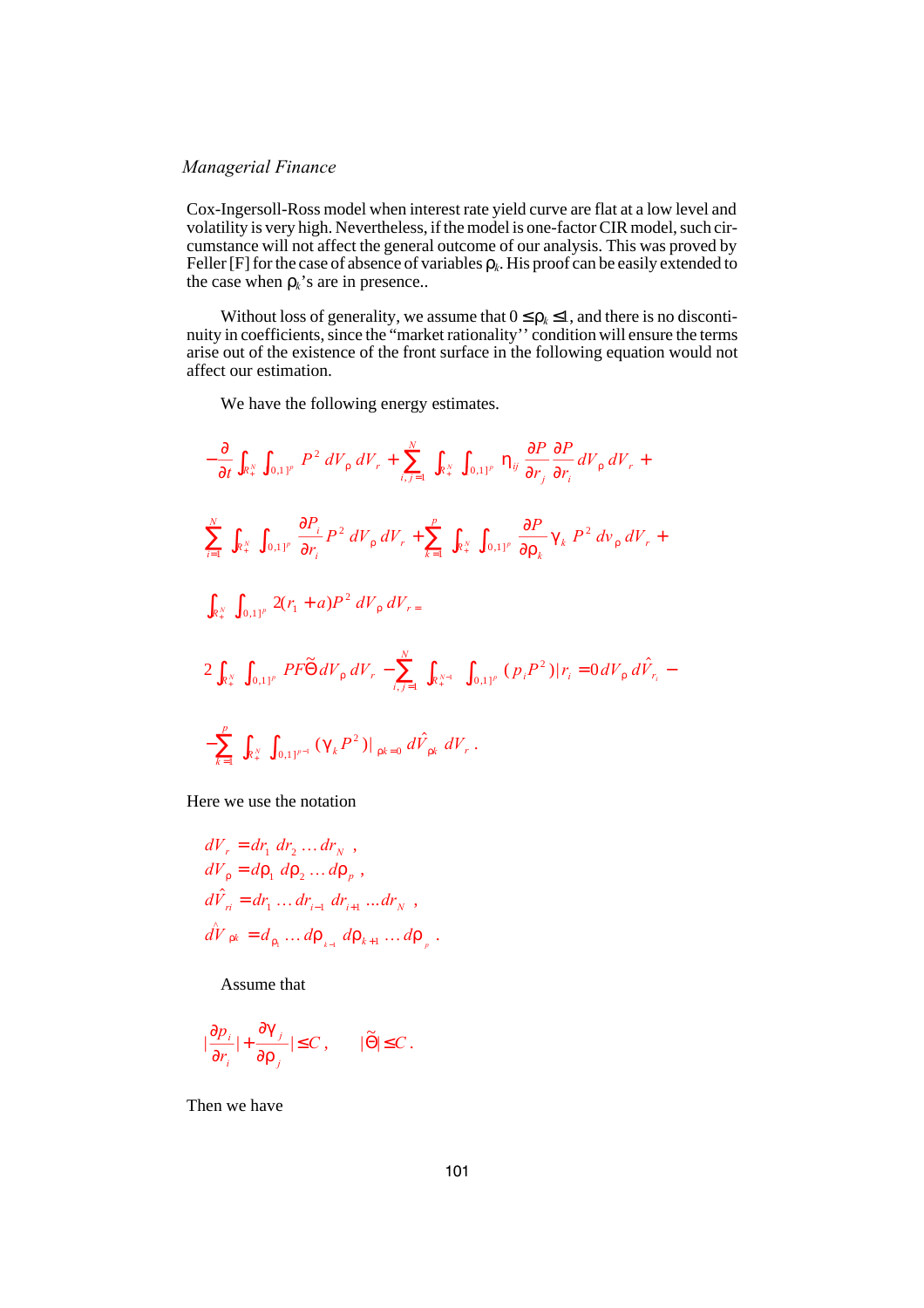$$
\int_{R_+^N} \int_{[0,1]^p} P^2 dV_{\rho} dV_r + \sum_{i,j=1}^N \int_t^T \int_{R_+^N} \int_{[0,1]^p} e^{C_1(r-t)} \eta_{ij} \frac{\partial P}{\partial r_j} \frac{\partial P}{\partial r_i} dV_{\rho} dV_r d\tau
$$
\n
$$
\leq C_2 \int_t^T \int_{R_+^N} \int_{[0,1]^p} e^{C_i(\tau-t)} F^2 dV_{\rho} dV_r d\tau.
$$
\n(27)

Similarly, we have estimate of the high order derivatives

$$
||P||_{H^{\frac{1}{\ell}}}^{2} \leq C_{4} \int_{t}^{T} e^{C_{3}(\tau-t)} ||F^{2}||_{H^{\frac{1}{\ell}}} d_{\tau}
$$
 (28)

This proves the following theorem.

**Theorem:** Suppose  $F \in L^2$  ( $H^1$ ,  $\rho$ ) for some integer  $l \ge 0$  and (23), (24), (25) and (26) holds true, then there is a unique solution  $P \in L^{\infty}_t(L^{\prime}_{r,\rho})$  to equation (20) with (21), (22) and

$$
||P||_{L_t^{\infty}(H_{r,\rho}^l)} \leq C||F||_{L_t^2(H_{r,\rho}^l)}.
$$
\n(29)

Now, we describe the numerical method and its convergence theory for the equation (14). Without loss of generality, we use a one-factor model:

$$
\frac{\partial P}{\partial t} + a(t,r) \frac{\partial^2 P}{\partial r^2} + b(t,r) \frac{\partial P}{\partial r} + c(t,r,\rho) \frac{\partial P}{\partial \rho} + d(t,r,\rho) P + F(t,r,\rho) = 0.
$$
\n(30)

The generalization to the multifactor-models is straightforward.

We first make the following transformation

$$
x=\frac{1}{1+\nu r},
$$

Then (30) becomes

$$
\frac{\partial P}{\partial t} + \tilde{a}(t, x) \frac{\partial^2 P}{\partial x^2} + \tilde{b}(t, x) \frac{\partial P}{\partial x} + \tilde{c}(t, x, \rho) \frac{\partial P}{\partial \rho} + \tilde{d}(t, x, \rho) P + \tilde{F}(t, x, \rho) = 0.
$$
\n(31)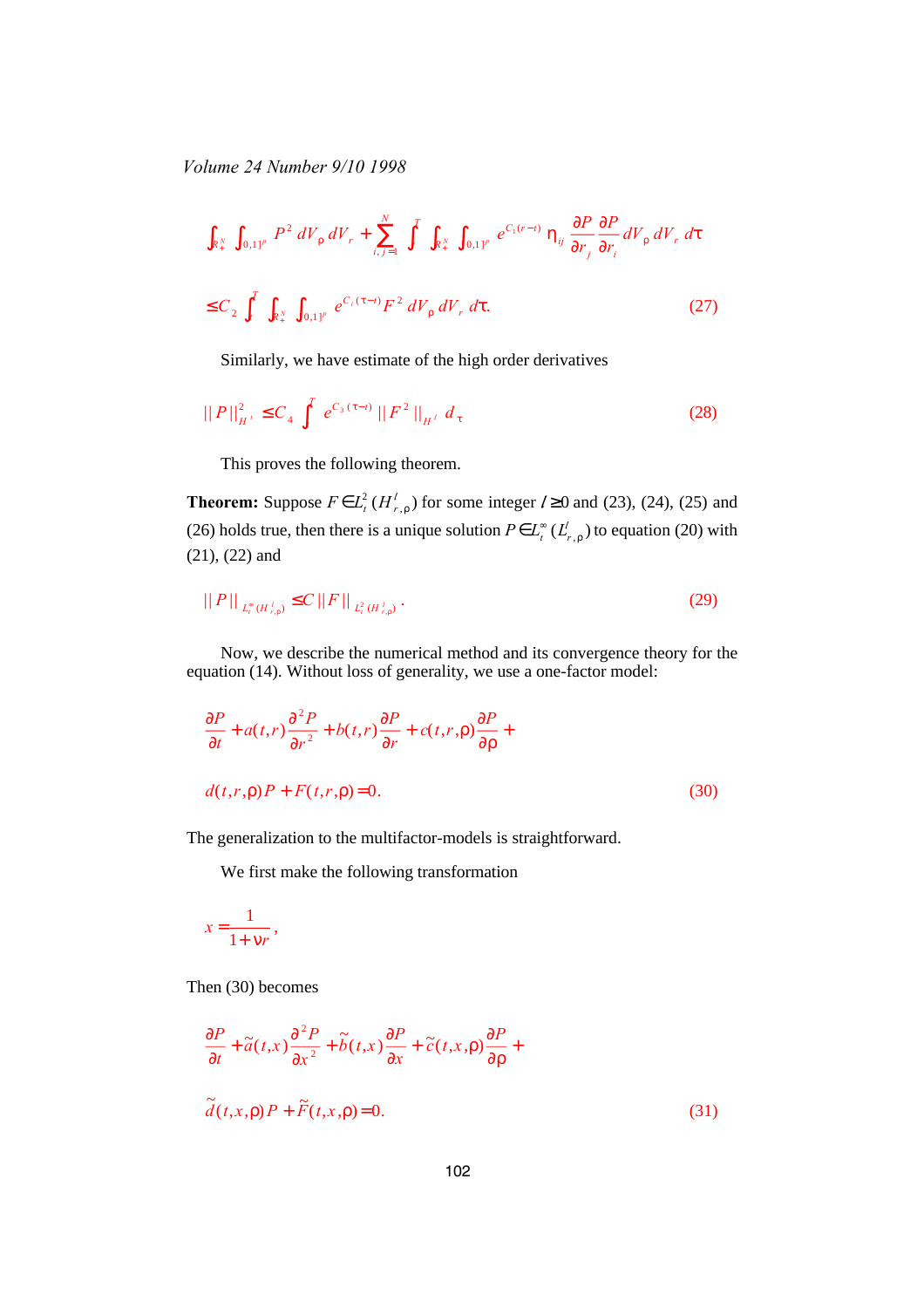where

$$
\widetilde{a} = \lambda^2 x^4 a(t, \frac{1-x}{vx}),
$$
  

$$
\widetilde{b} = 2\lambda^2 x^3 a(t, \frac{1-x}{vx}) - vx^2 b(t, \frac{1-x}{vx}).
$$

Some other kind of transformation is needed for other variables  $\rho$  in some applications in order to reduce the large or infinite range to a small one, or sometimes to reduce singularities. Such transformations can only be dealt case by case. We will explain in detail by an example in section 4.

The time discretization for the second order term is implemented by stable implicit schemes such as back ward Euler, Crank- Nicholson, or im plicit Runge- Kutta methods. The spatial discretization is implemented by standard center-difference. Since there is no boundary condition for  $x = 1$ , i.e.  $r = 0$ , we need a numerical boundary condition at this point. We choose no-flux as the numerical boundary condition. It is known that this numerical boundary condition will not effect the accuracy at interior. (cf. [KL])

The time-discretization for the first order terms is done by explicit scheme. The spatial discretization is done by up-winding method. The following Courant-Friedrichs-Lewy (CFL) stability condition must be satisfied

$$
\frac{\Delta t}{\Delta x} \sup |\tilde{b}(t,x)| + \frac{\Delta t}{\Delta \rho} \sup |\tilde{c}(t,x,\rho)| \le 1
$$
\n(32)

where  $\Delta t$ ,  $\Delta x$  and  $\Delta \rho$  be the grid sizes for *t*, *x* and  $\rho$ , respectively.

In more detail, we use  $P_{i,j}^n$  $P(t, x, \rho)$  at points  $t_n = n\Delta t$ ,  $x_i = i\Delta x$ and  $\rho_i = j\Delta\rho$ . The above scheme can be carried out as follows

$$
\frac{P_{i,j}^{n+1} - P_{i,j}^{n}}{\Delta t} + \tilde{a}(t_n, x_i \rho_j) \frac{P_{i+1,j}^{n} - 2P_{i+1,j}^{n} + P_{i-1,j}^{n}}{\Delta x^2} + \tilde{b} + (t_{n+1}, x_i, \rho_j) \frac{P_{i+1,j}^{n+1} - P_{i,j}^{n+1}}{\Delta x} + \tilde{b} - (t_{n+1}, x_i, \rho_j) \frac{P_{i,j}^{n+1} - P_{i-1,j}^{n+1}}{\Delta x} + \qquad (33)
$$

$$
\widetilde{c} + (t_{n+1}, x_i, \rho_j) \frac{P_{i+1,j}^{n+1} - P_{i,j}^{n+1}}{\Delta \rho} + \widetilde{c} - (t_{n+1}, x_i, \rho_j) \frac{P_{i,j}^{n+1} - P_{i,j-1}^{n+1}}{\Delta \rho} +
$$

$$
\widetilde{d}(t_{n+1}, x_i, \rho_j) \rho_{i,j}^{n+1} + F(t_{n+1}, x_i, \rho_j) = 0.
$$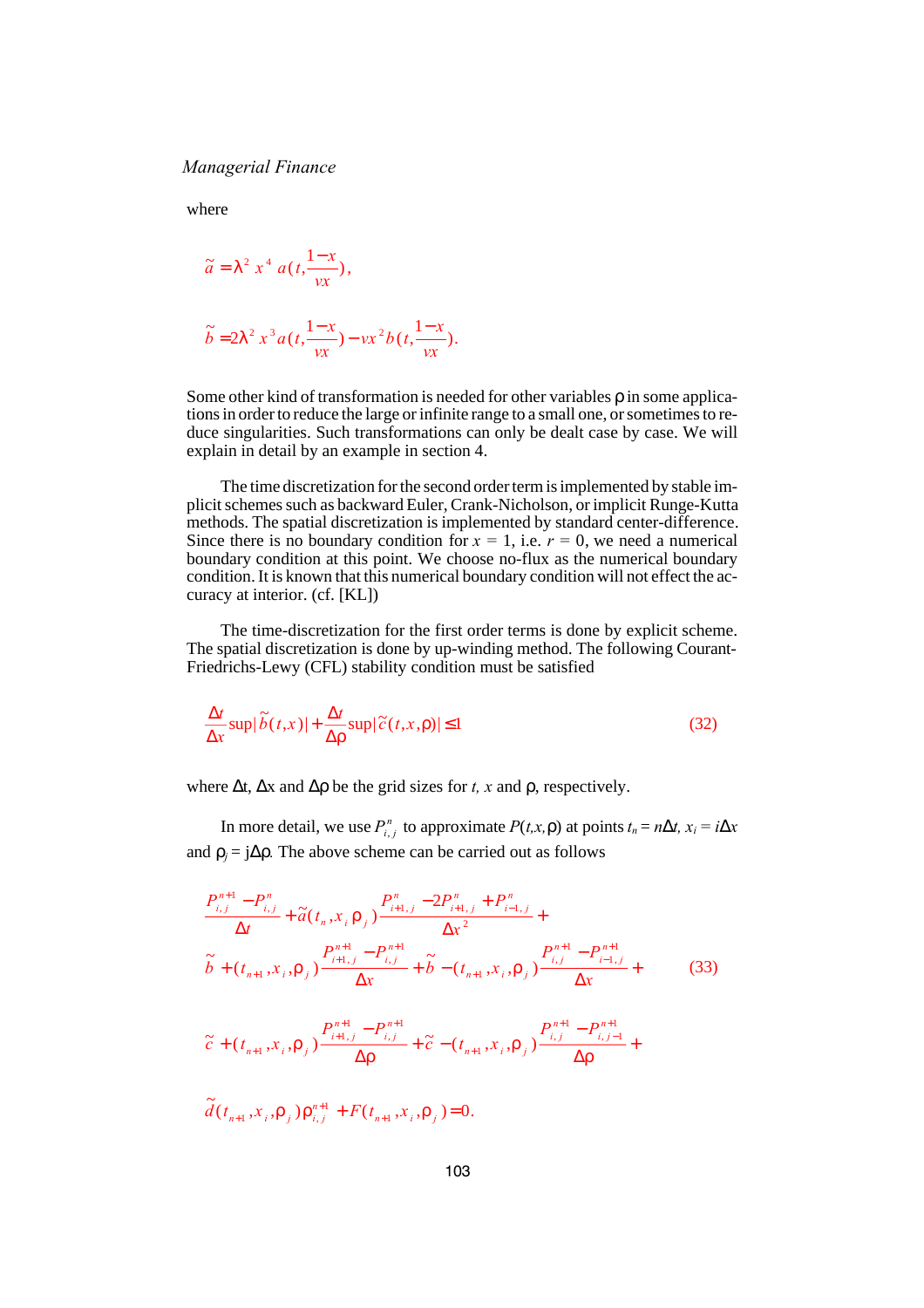Scheme (33) is first order in space and time. Following standard technique, we can prove the following theorem.

**Theorem:** Suppose  $P \in H^2$  ( $H^3$ ,  $\rho$ ) is the solution to equation (20) with (21) and  $(22), P_{i,j}^n$  $_{i,j}^n$  is the approximate solution given by (33) with all appropriate boundary condition satisfied. Assume the CFL condition  $(32)$  is satisfied, then we have

$$
\sup_{0 \leq t_n \leq T} \left( \sum_{i,j} |P_{i,j}^n - P(t_n, x_i, \rho_j)|^2 \Delta x \Delta \rho \right)^{\frac{1}{2}} \leq C \left( \Delta t + \Delta x + \Delta \rho \right).
$$

In the next section, we will discuss a simple example at length on the numerical computation of our theory. This model, because of its simplicity, illustrates our main idea. And is sufficient in most cases. However, one may call for a more sophisticated model which require higher dimension in computation. After a series of experiments on the models, we discovered that a number of tools which can be applied in our theory to achieve higher efficiency. We observed that there are critical paths (regions) in the state spaces where the behavior of the system exerts most influence on the final outcome.

This region is closely related to the current market environment. By using adaptive mesh refinement method in this critical region, one may substantially lower the cost of computation. The method we use will be adaptive to the change of the environment. Thus is very practical in the ever changing environment of the world of financial industry.

Another important tool which is extremely useful in multi-factor models in artifical decoupling of fasting using alternating iteration. This idea is similar to Schwartz method in domain decomposition computation method. The reason that it can be used is because in most of the place in the state space, factors are often not very closely coupled.

In region where one or more factors do not have significant effect on the equation. The system may be projected onto a space of lower dimension. One may find extensive use of asymptotic analysis in this aspect.

#### **4. A One-Factor Example**

Consider the process of Cox-Ingersoll-Ross model of interest rate

$$
dr(t) = \kappa(\theta(t) - r(t))dt + \sigma\sqrt{r(t)} dz(t),
$$
\n(34)

where  $\kappa$  and  $\sigma$  are positive constants,  $z(t)$  is the canonical Wiener process,  $\theta(t)$  is a deterministic function of *t*. The zero-coupon treasuries then have value

$$
\Theta(t,T,r) = A(t,T)e^{-B(t,T)r} \tag{35}
$$

where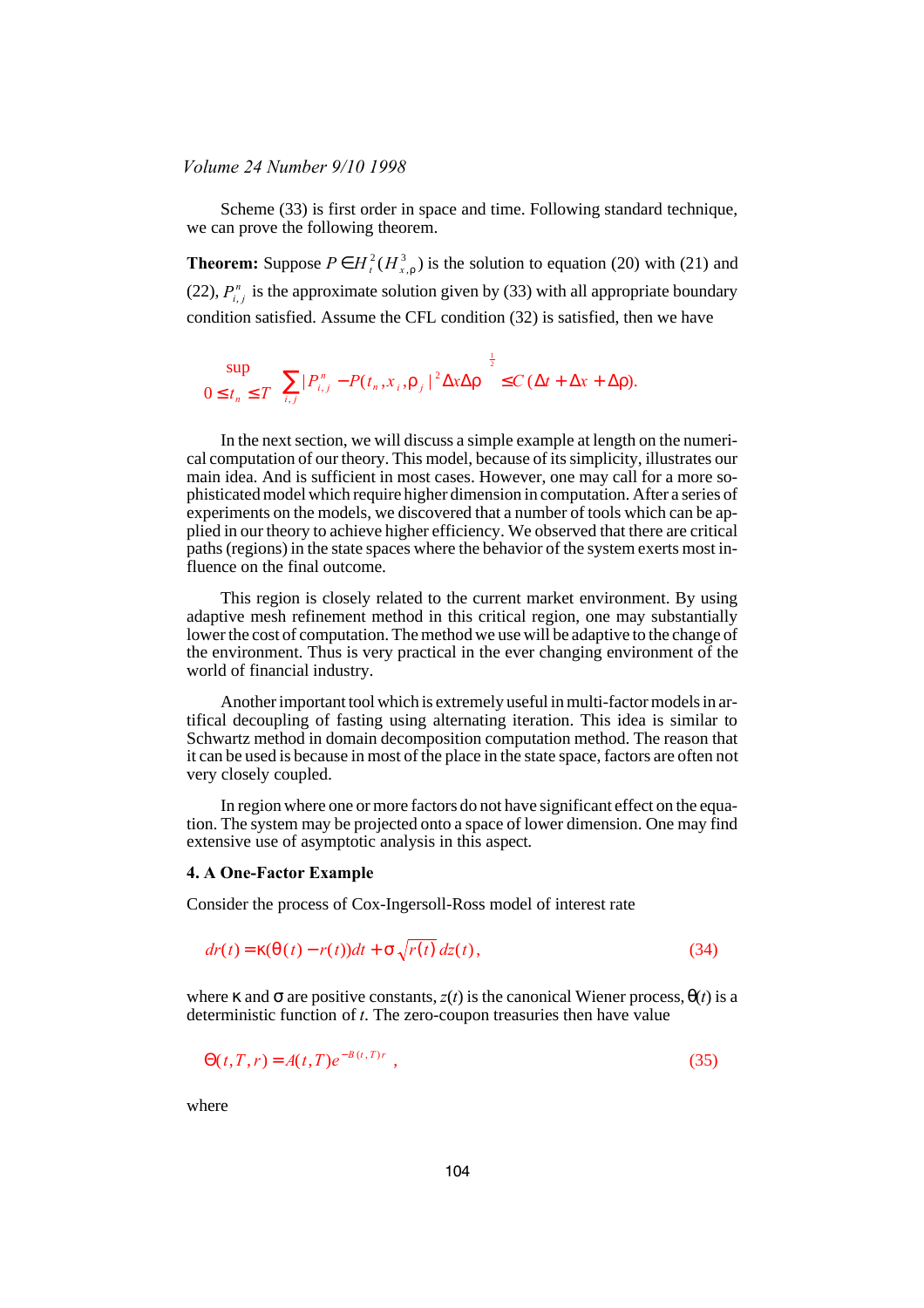$$
A(t,T) = \exp\left(-\int_t^T \kappa \theta(\tau) B(\tau,T) d\tau\right),
$$
  

$$
B(t,T) = \frac{2(e^{\rho(T-t)} - 1)}{(\kappa + \lambda + \phi)(e^{\rho(T-t)} - 1) + 2\phi},
$$
 (36)

and  $\varphi^2 = (\kappa + \lambda)^2 = 2\sigma^2$ ,  $\lambda$  is related to the market price of risk.

Recall that the pool factor variable *f* follows the process

$$
df = -\left(\frac{w}{e^{w(T-t)} - 1} + g\right) f dt. \tag{37}
$$

We consider a mortgage with the following prepayment model.

$$
g = min(1, 4t) \Big( s_2(f) \Big( s_3(w - y - m) - 06 + h(t) \Big) + 06 \Big);
$$
  
\n
$$
s_2(f) = \begin{cases} 1.4 - 4.7f & \text{if } f < 0.1 \\ 1 & \text{if } 0.1 < f < 0.8 \\ f + 0.2 & \text{if } 0.8 < f < 1 \end{cases}
$$
  
\n
$$
s_3(x) = \begin{cases} \frac{0.601 - 0.04x}{1.0025 - x} & \text{if } x < 0.0025 \\ 19.42857x + 0.011429 & \text{if } 0.025 < x < 0.02 \\ \frac{0.394 + 0.3x}{0.98 + x} & \text{if } 0.2 < x \end{cases}
$$

and  $h(t)$  can be used to represent the seasonality factor of prepayment,  $y$  is the tenyear rate,  *is the spread of cost of mortgage over the ten-year rate. The leading* factor  $min(1, 4t)$  may be chosen in a more sophistical way "to fit the historical data better''. The two terms with long-term yield  $\hat{y}$  reflect the incentive to prepay when the interest rate are sufficiently below the WAC. The last term reflects the speed-up of the prepayment as the pool-factor decreases. The seasonality function  $h(t)$  is given in the following table:

Figure 1 shows the CPR obtained by the above model, with pool factor set to 1. Please note that we have chosen a simplistic example of prepayment function  $g$ here to illustrate our method. In real applications, one can choose far more sophisticated prepayment models. The implementation of these more sophisticated models would be similar to the one shown below.

Recall that we are using CIR term structure model, we can easily compute the ten year yield from current short-term rate  $r$ , using (35) and (36).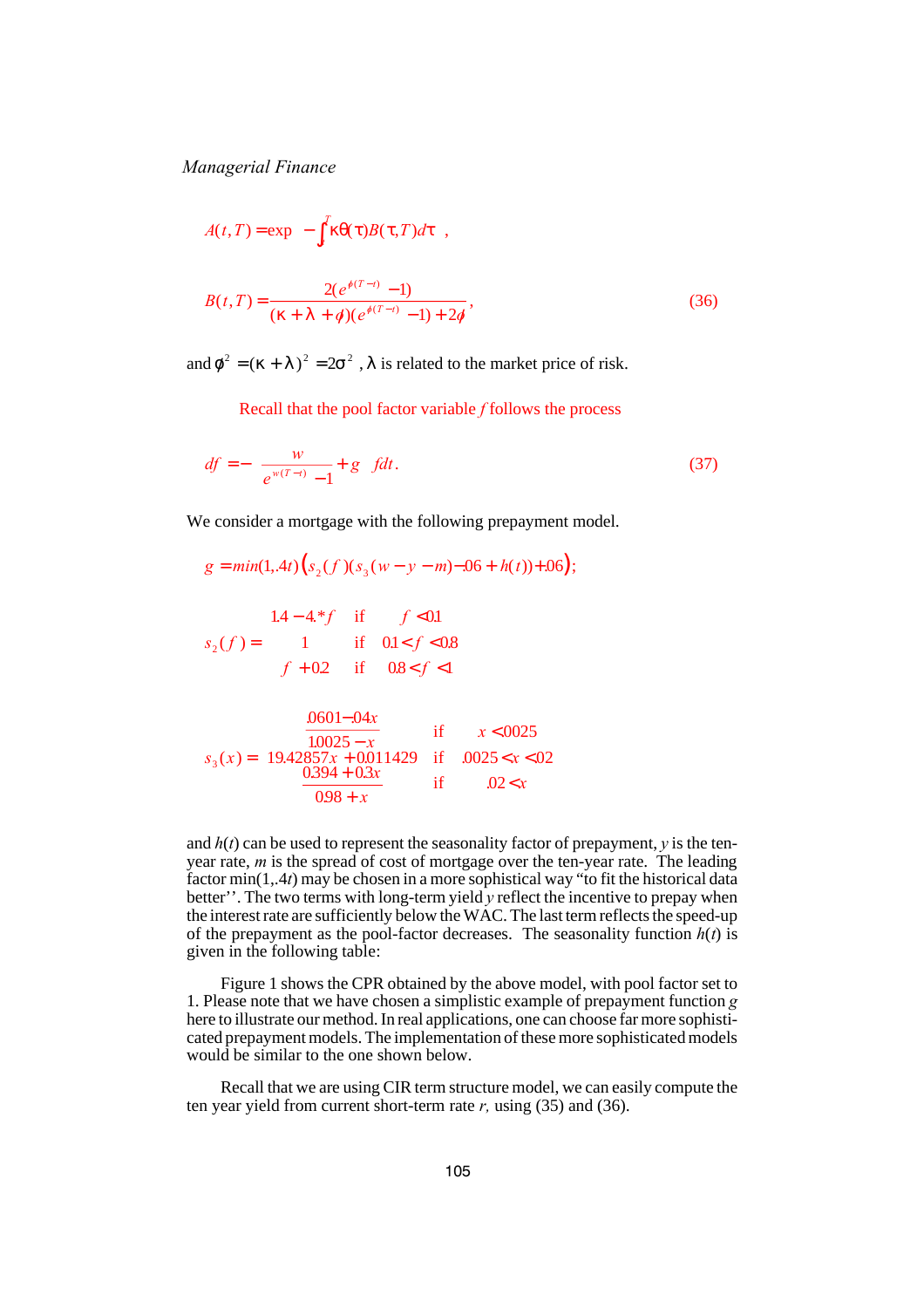

$$
y(t) = -\frac{1}{10} \int_{t}^{t+10} \kappa \theta(\tau) B(\tau, t+10) d\tau + B(t, t+10). \tag{38}
$$

When  $\theta$  is a constant

$$
y(t) = -\frac{\kappa\theta}{5\sigma^2} \ln\left[\frac{2\varphi e^{5(\kappa+\lambda+\rho)}}{\kappa+\lambda+\varphi(e^{10\rho}-1)+2\varphi}\right] +
$$

$$
\left[\frac{(e^{10\rho}-1)r}{5[(\kappa+\lambda+\varphi)(e^{10\rho}-1)+2\varphi]}\right].
$$
(39)

Suppose that  $P(t, T, r, f)$  is the price for a mortgage-backed security with cash flow *F*( $\hat{t}, \hat{r}, \hat{f}$ ). We have the following equation † for  $\hat{P}$ .

$$
\frac{\partial P}{\partial t} + \frac{1}{2}\sigma^2 r \frac{\partial^2 P}{\partial r^2} + (\kappa \theta - (\kappa + \lambda)r) \frac{\partial P}{\partial r} -
$$

$$
\left(\frac{w}{e^{w(T-t)} - 1}g\right) f \frac{\partial P}{\partial f} - (r + a)P = -F\tilde{\Theta}
$$
(40)

with terminal condition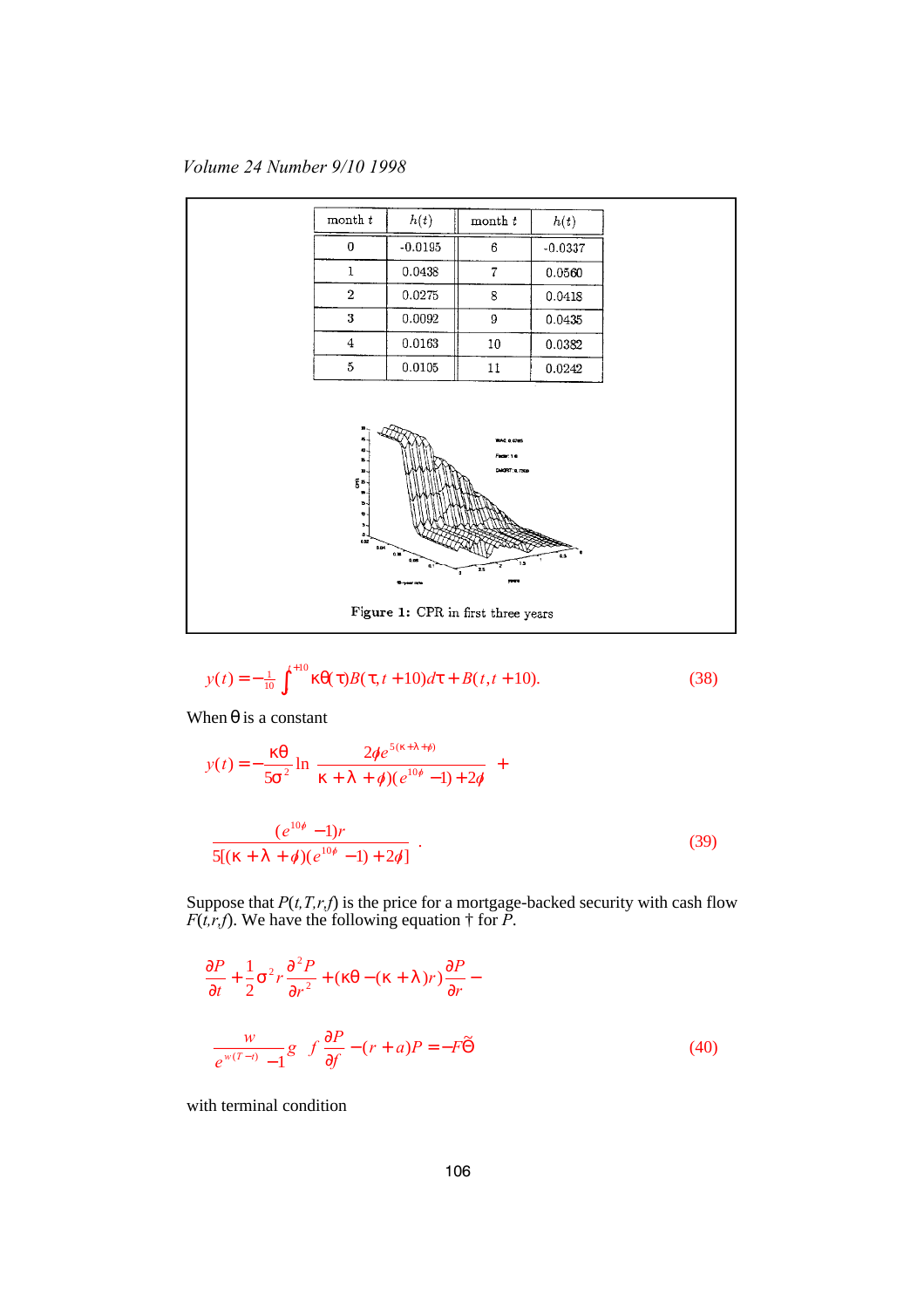$$
P(T, t, f) \equiv 0. \tag{41}
$$

# **Footnote**

† The ex am ple shown here has no lagged long- term yield. If the lagged long- term yield is involved, one can use the following process to approximate the lagged interest rate movement.

$$
\begin{cases} dr = \kappa(\theta - r)dt + \sigma \sqrt{r dz} , \\ du = 12(r - u)dt . \end{cases}
$$

Then the equation  $(40)$  is changed to the following form.

$$
\frac{\partial P}{\partial t} + \frac{1}{2}\sigma^2 r \frac{\partial^2 P}{\partial r^2} + (\kappa \theta - (\kappa + \lambda)r \frac{\partial P}{\partial r} - +12(r - u)\frac{\partial P}{\partial u} - \left(\frac{w}{e^{w(T-t)} - 1} + g\right)f
$$
  

$$
\frac{\partial P}{\partial f} - (r + a)P = -F\tilde{\Theta}.
$$

In the above equation,  $F$  is the cash flow speed at time  $t$ , with interest rate  $r$  and pool factor *f*. Denote  $F_P$  the cash flow from the principal and  $F_I$  the cash flow from the interest. Suppose the pass-through has coupon rate  $c$ , then we have

$$
F_P = \left(\frac{w}{e^{w(T-t)} - 1} + g\right) f,
$$

 $F_{I} = cf$ .

For pass-throughs,  $F = F_p = F_I$ 

For POs  $F = F_p$ .

For IOs  $F = F_I$ 

By equations  $(7)$ ,  $(35)$  and  $(36)$ , we have

$$
\widetilde{\Theta} = e^{-\int_t^{t+\delta} \kappa \theta(\tau) B(\tau, \tau+\delta) \delta \tau - B(\tau, \tau+\delta) \tau}
$$

$$
= \left(\frac{2\phi e^{\frac{\delta}{2}(\kappa+\lambda+\phi)}}{\kappa+\lambda+\phi(e^{\delta\phi}-1)+2\phi}\right)^{\frac{2\kappa\phi}{\sigma^2}}\exp\left(\frac{-2(e^{\delta\phi}-1)r}{(\kappa+\lambda+\phi)(e^{\delta\phi}-1)+2\phi}\right).
$$
(42)

Now we are going to solve equation (40) numerically. We choose the following variable transformation.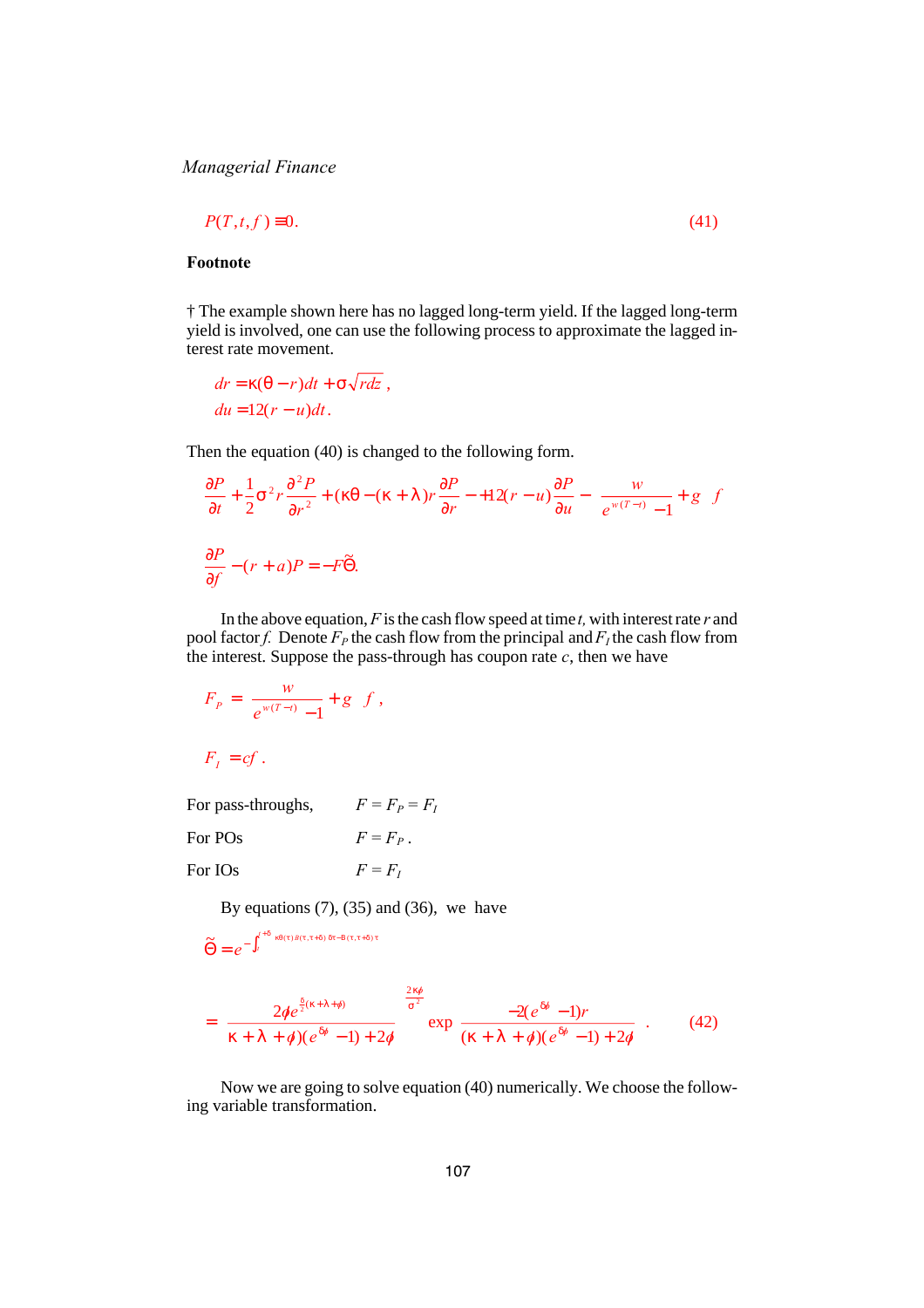$$
x = \frac{1}{1 + v r}, \ \rho = \frac{f}{1 - e^{w(t-T)}}.
$$

Then equation  $(40)$  becomes

$$
\frac{\partial P}{\partial t} + \frac{1}{2}\sigma^2 vx^3 (1-x)\frac{\partial^2 P}{\partial x^2} + ((\kappa + \lambda)(1-x)x - vx^2 \kappa \theta)\frac{\partial P}{\partial x} -
$$
  
-  $\rho g \frac{\partial P}{\partial \rho} - \left(a + \frac{1-x}{vx}\right)P = -F\tilde{\Theta},$  (43)

where

$$
F_p = (g + (w - g)e^{w(t-T)})\rho,
$$
  
\n
$$
F_I = c(1 - e^{w(t-T)})\rho,
$$
  
\n
$$
F = F_p + F_I.
$$
\n(44)

Numerically, we use the following boundary conditions:

$$
P|_{x=0} = 0
$$
,  $P_x|_{x=1} = 0$ ,  $P|_{p=0} = 0$ .

There is no need for boundary conditions at  $\rho = 1$ , since the up-winding scheme will naturally "flow the data at the boundary out".